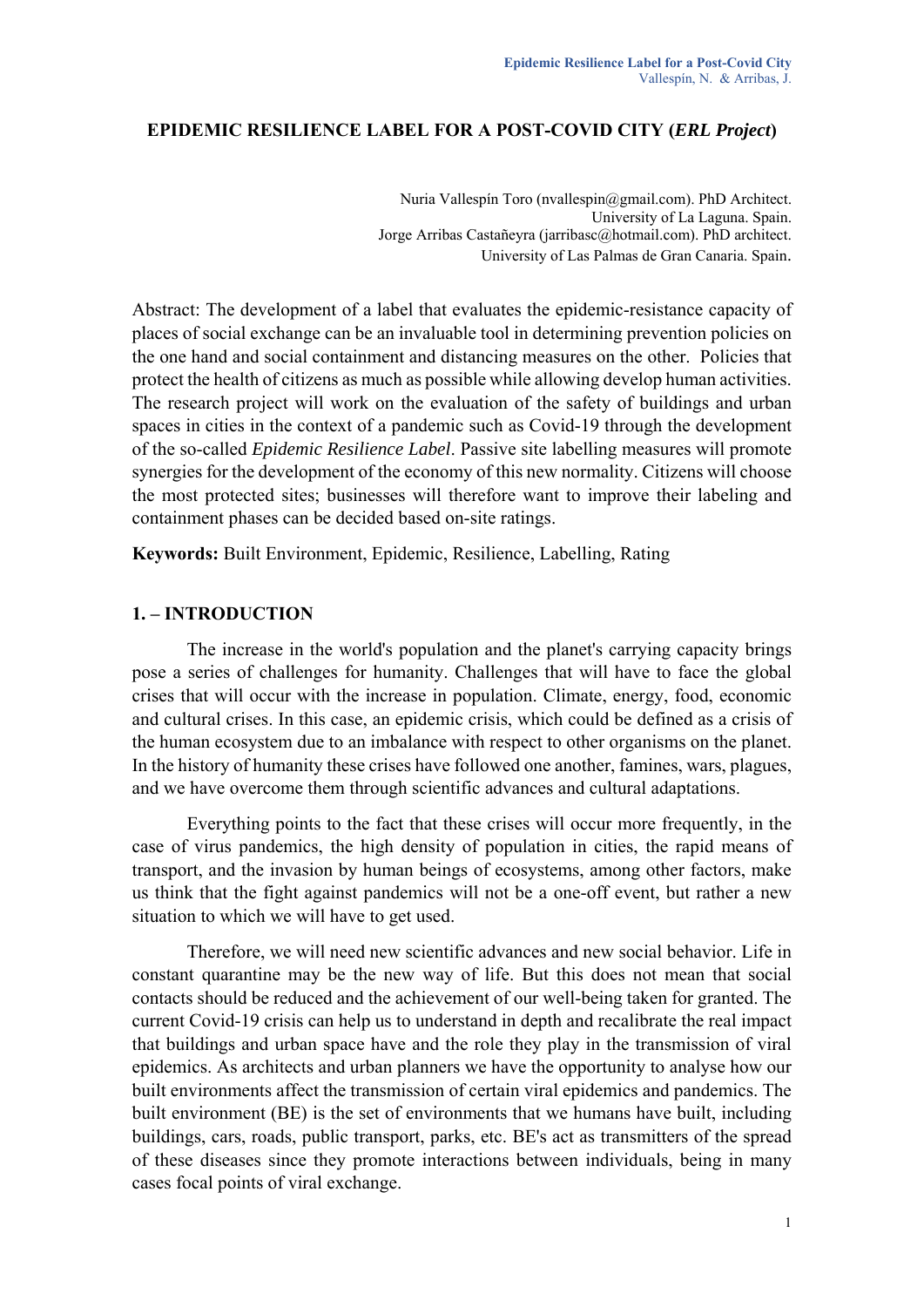We propose a method to manage the safety of built environments against diseases, an intuitive method for the population, which will be able to know through *Epidemic Interactive Maps* where to go and where not. Just like every morning we go to the weather report to decide whether to go to the beach or the shopping center or what clothes to wear, every morning we will see the *risk of diseases* and we will go to one place or another with one or another safety measure. We will live without fear, just used to some precautionary measures.

# **2. - THE RESEARCH PROJECT**

The mobility restrictions that many countries have adopted have helped to contain the spread of Covid-19. These social distancing measures entail a multitude of impacts that unequally affect populations based on social, cultural, and economic factors. A better understanding of our built environment may be useful in decision-making and control mechanisms in the implementation of distancing and isolating measures, duration and limitation of occupation or transit density.

The ERL research project proposes the elaboration of *Epidemiological Maps* for a `new normality´ based on places, not people. One of the risks of the so-called ICTs (Information Technologies) in using them for population control to prevent the spread of diseases is the reduction or loss of freedom. This is an open discussion, considering the freedom as an essential pillar that should not be infringed. We believe that control by mobiles devices should not be the solution, and currently, organizations such as *Human Rights Watch* warn that the introduction of citizen surveillance systems that many countries such as China or South Korea are promoting, although they can help make better public health decisions, are strengthening a system of permanent surveillance of their citizens.

In the ERL project we are looking for a solution based on monitoring places, not people. Spatial analysis and its different degrees of connectivity will provide us with *ad hoc* information to reduce the potential for transmission through the BE. An assessment of the transmission probabilities in each location will be offered, both static and mobile, so that depending on the phases of a pandemic, transit through these locations will be authorized or recommended or not. It will be possible to decide where to go, what means of transport to use and the risk involved in those actions. The freedom of the citizen will be safeguarded by allowing everyone to decide on his or her actions, without fear of either the pathogen or government control.

Government control should be focused on places. We propose the requirement of compliance with certain minimum parameters according to the use and typology of each space, as a preventive measure. During the phases of the epidemic, we propose the opening of spaces, activities and movements depending on the security they offer, based on their label. It will be a *Resilient Label*, framed in 17 *UN 2030 Agenda on Sustainable Development Objectives*, specifically Objective 11: *Make cities and human settlements inclusive, safe, resilient and sustainable.*

The research project will propose the technical-sociological bases for this purpose, through a methodology that allows evaluating and classifying the built environment and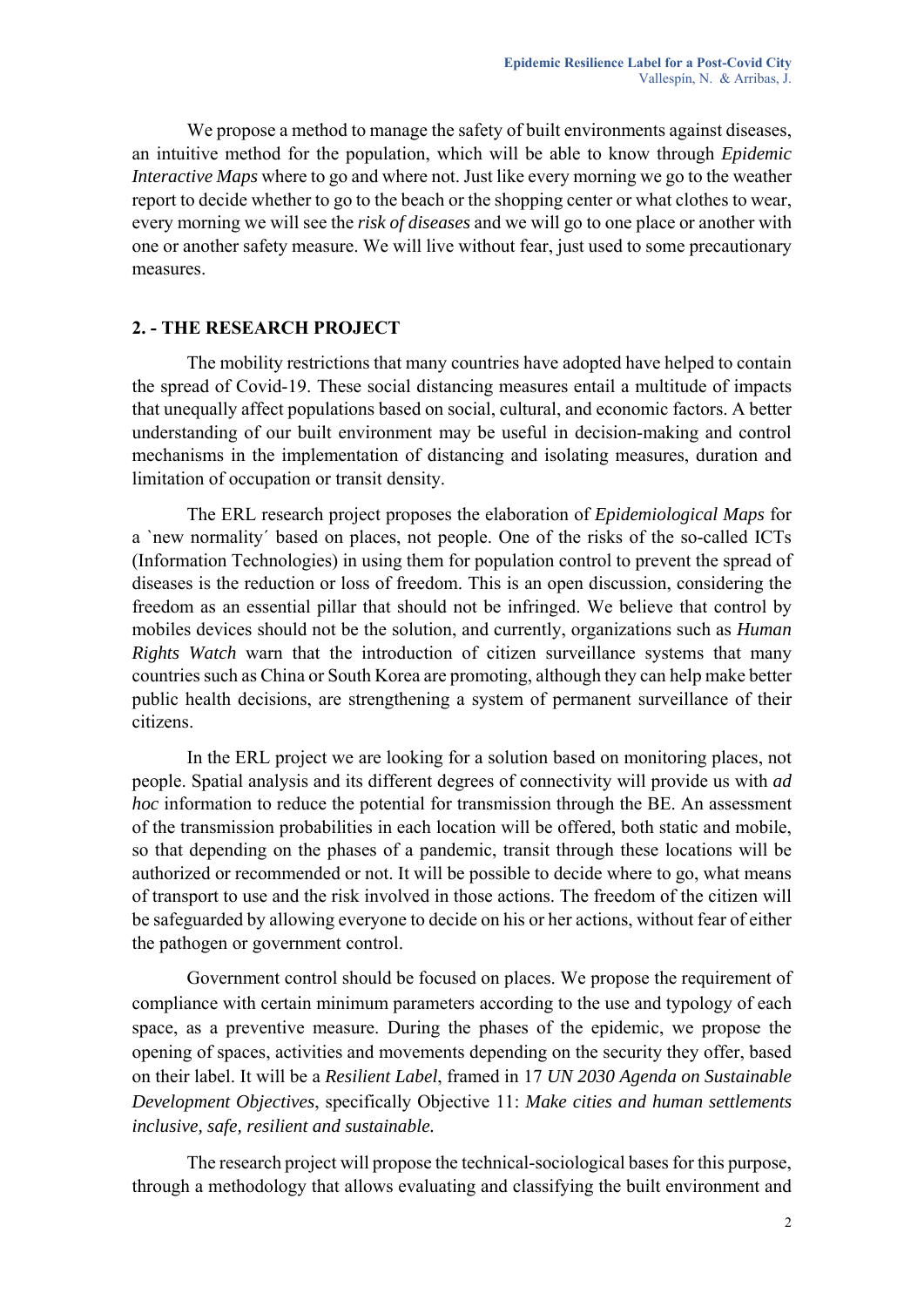its parameterization, study of the minimum requirements according to the activities carried out, study of the implementation of *Epidemiological Maps* for the control of quarantine phases, study of their optimization for a minimum impact on the economy and finally the ICT, Big data and Labelling contributions of the spaces to generate the epidemiological maps interactively. It is intended that this classification can be contained in existing tools and applications to complement these as support for decision-making about the epidemic, in real time, in an agile and updatable way.

Every year there is storms seasons, with its consequences, but this does not mean the paralysis of human activity. It is a fact to face, as well as possible future pandemics.

## **3. - THE METHODOLOGICAL PROPOSAL**

The project aims to give a global vision, is overly broad and therefore ambitious. It is intended to be a starting point for future researches and practical developments. Built Environments are imbued with multiple meanings and capture the simultaneity of social experiences. From architecture to anthropology, the different disciplinary perspectives present in this series will investigate the often-overlapping layers that are part of the phases that are intended to be addressed. (Fig.1)

The research is subdivided into 6 phases, each of which will last one month. At the end of every phase, the results will be published in a scientific synthesis paper. The last paper will attempt to encompass the five previous phases as a global vision of the research and practical application.

#### **Phase 1. - Contributions to the development of the label. Analysis of the BE.**

-Format, values. Template. The determination of the assessment of the labels will be developed through technical-scientific criteria with evaluation of routes, contact areas, users, etc. These must be developed by architects, urban planners, engineers, and geographers.

#### **Phase 2. - Contributions to preventive measures.**

- Living and working patterns. Minimum requirements to places. Regulatory implementation.

 **Phase 3. - Contributions to active policies. Urban dynamics.** 

- Definition of confinement and phases according to the labelled spaces. Epidemiological maps. Study of social behavior in the face of these.

#### **Phase 4. - Preliminary study of the economic effects of the new policies.**

- Economic Optimization Measures produced by these dynamic Epidemiological Maps in relation to the more conventional methods of confinement. Analysis positive synergies created by the use of the label as a means of improving the competitiveness of the spaces.

## **Phase 5. - Big Data and Labelling. The big possibilities for labelling the BE.**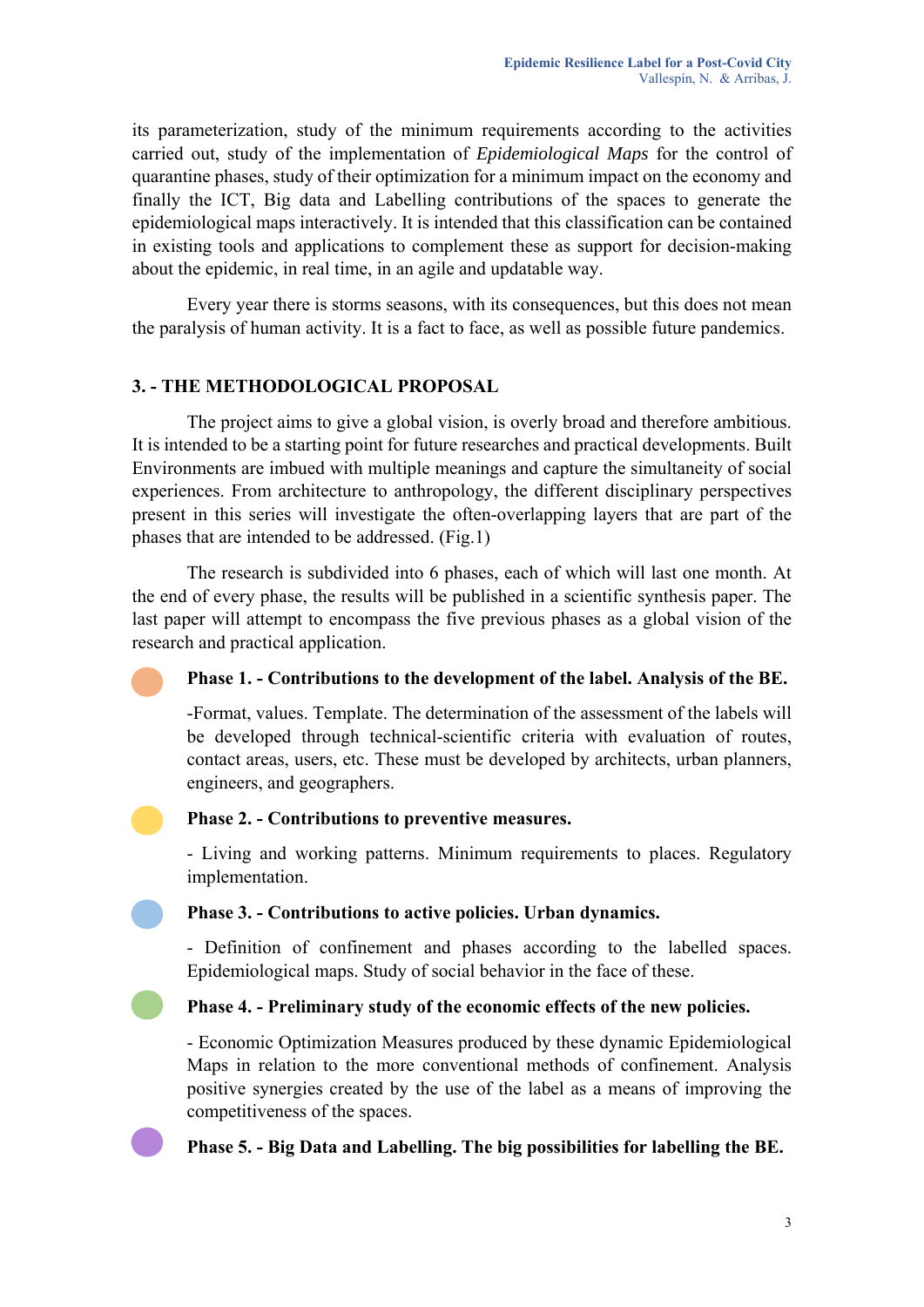

- Finally, for the applications, the applications will be developed with IT and an ICT environment that will allow the active implementation of all these measures.

Fig. 1. Conceptual working plan for Epidemiological Label through the analysis of urban and socio-spatial measures and the transdisciplinary agents involved.

# **4. - OBJECTIVES AND UTILITIES**

The objectives of this research are to serve as a basis for the development of the whole system explained above. Specifically:

-Definition of labels, parameters, and methods of obtaining them.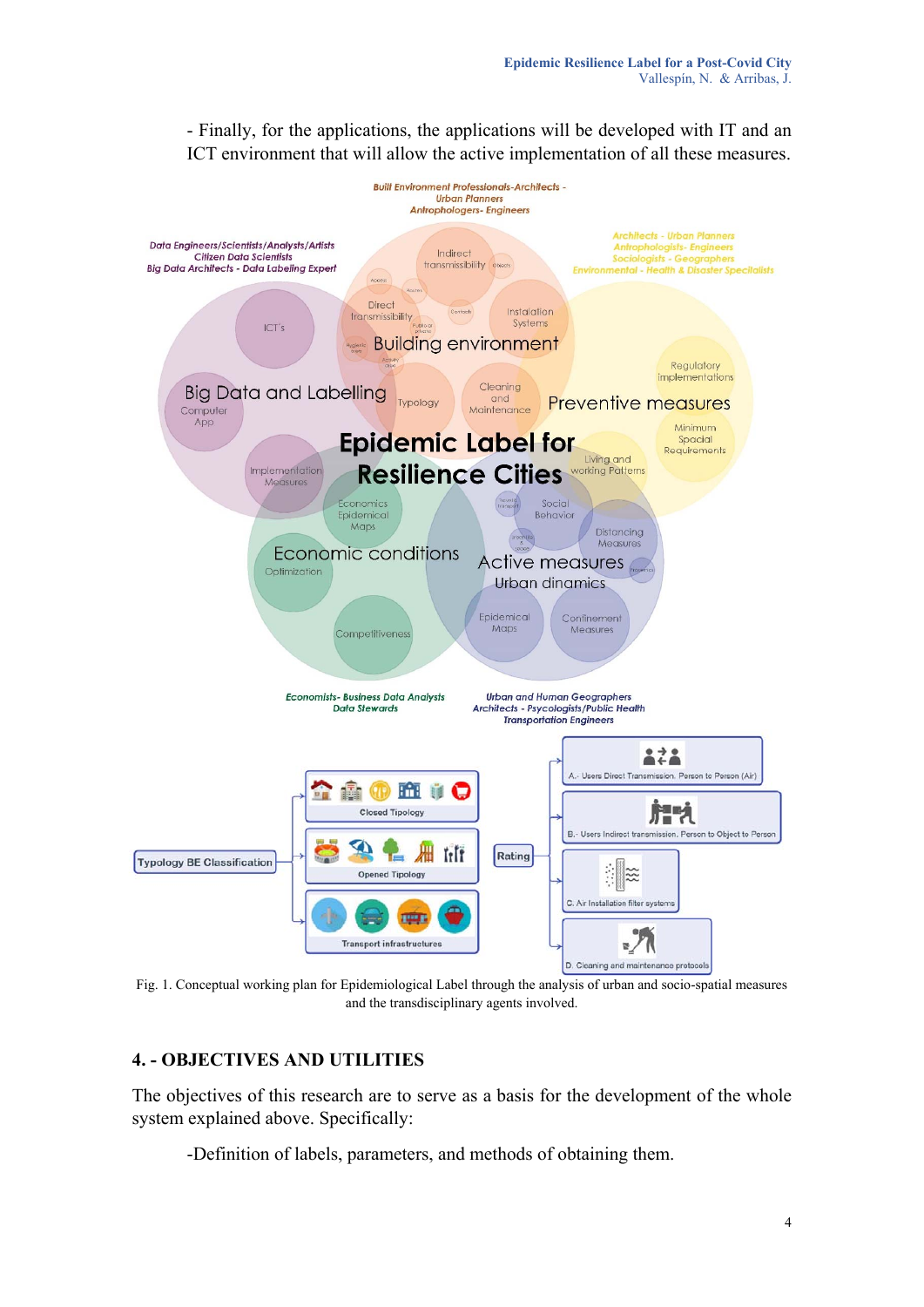-Creation of the city/territory map by means of the geolocation of all the labelled spaces.

The classification of the spaces according to an *Epidemic Label* can provide the population and managers of the epidemic with important spatial data in this phase, such as:

- Safe urban routes.

- Preferential walking destinations and outdoor activity (open spaces, parks, beaches, others) in each urban area, delimited by their carrying capacity to regulate population concentrations.

- Establish preferential places for walking or expansion for different age groups to segregate in separate spaces population groups whose contact may reactivate the chain of contagion.

-Define strategies and App´s to alert the population of those places that are permitted, restricted and personal protection measures to be adopted.

- Interactive Maps can be complemented with infection sites focus maps of infection, thus further specifying the geographical scope of the action.

# **5. CONCLUSIONS**

The Epidemic Label tool will provide a disease control that does not restrict people's individual freedom, while producing precise isolation measures that do not affect the entire economy but only the unprepared. Future development should also consider how to provide additional incentives for promoting construction and design of the built environment with passive and active measures to reduce lockdown periods. In other words, the research promotes a global resilience for cities to future viral epidemics or pandemics.

| <b>EPIDEMIC RESILIENCE LABEL</b>                                                                     |                                                                                                 |
|------------------------------------------------------------------------------------------------------|-------------------------------------------------------------------------------------------------|
| <b>PLACE DETAILS</b><br>Name<br>AIRPORT JFK<br>Typology<br><b>TRANSPORT HUB</b><br>Minimum rate<br>A | Address<br>QUEENS<br>State<br><b>NEW YORK</b><br>Post Code<br>NY 11430<br>Country<br><b>USA</b> |
| EPIDEMIOLOGICAL RATING SCALE<br>Δ<br>VERY SAFE<br>B<br>С<br>п                                        | Building rate<br>Typology rate<br>XX<br>XX                                                      |
| Е<br><b>HIGH RISK</b>                                                                                |                                                                                                 |
| <b>REGISTER</b><br>12345678                                                                          | Date<br>31/05/2020                                                                              |